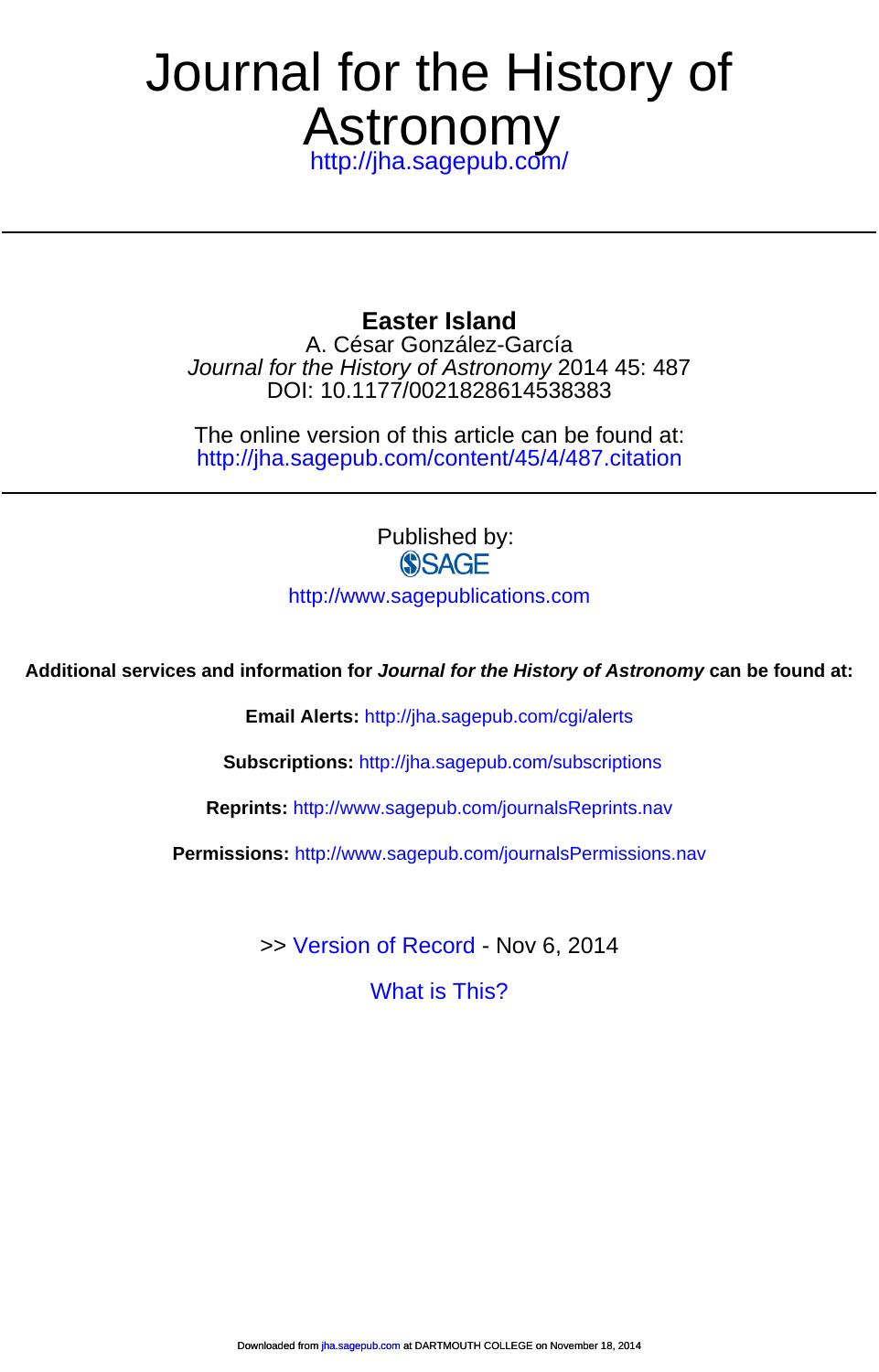"visualizations" to "processes of cognition" requires a deeper analysis than Feist has attempted.

University of Oxford J. L. HEILBRON

## **EASTER ISLAND**

*When the Universe Was an Island: Exploring the Cultural and Spiritual Cosmos of Ancient Rapa Nui.* Edmundo Edwards and Alexandra Edwards (Hangaroa Press, Easter Island, 2013). Pp. xii + 536. \$140. ISBN 978-956-353-131-2.

As the authors point out in the last chapter of this massive work, Easter Island or Rapa Nui is one of those places on Earth that has captured our imagination for decades. *When the universe was an island* is without question a masterpiece, opening insights into the culture and society of this tiny island populated with a vast number of ceremonial platforms (*ahu*) and impressive statues (*moai*) devoted to deified ancestors. The Rapanui was (and is) an Eastern Polynesian society with deep roots in the Lapita culture. Sea-faring and star-tracking for navigation have been claimed as important cultural traits for these peoples who once colonized one of the most unhospitable areas on Earth, reaching Rapa Nui around A.D. 900–1000 according to archaeological records.

The book analyses how the highly stratified Rapanui society mirrored the cosmos they populated with creation gods and deified ancestors. Rapanui religion can be clearly connected to other Polynesian belief systems, but its originality stems from a deep belief in the ancestor cult to promote fertility through the erection first of *moai* and more recently the Birdman Cult. Despite lunatic theories still abounding on the subject, it is now clear, thanks to ethnography and archaeology, why *ahu* and *moai* were built and by whom. However, doubts remain about how they were built, especially how the statues were transported from the Ranu Raraku quarry to the platforms. Another relevant question is why *moai* stopped being produced and later were pulled down by the same society that produced them. Whether this change derived from internal unrest, natural events or a combination of both, this book emphasizes that the society of Rapa Nui continued to exist after those events. The authors argue that Rapanui society did not collapse after the abrupt end of statue production, as has been claimed by Jared Diamond, among others.

The present volume is mostly an updated account of the anthropological and ethnographic studies of Edmundo Edwards and his predecessors of the past century, particularly K. and S. Routledge whose ethnographic reports were mostly ignored until Edwards re-discovered them. The book covers most aspects in life of Rapanui society, a life deeply soaked in religion. The astral connotation of some deities and the existence of 'astronomer-priests', in charge of time-keeping and announcing the right moment to start particular festivities or fishing and planting activities, will surely interest most ethno- and archaeoastronomers.